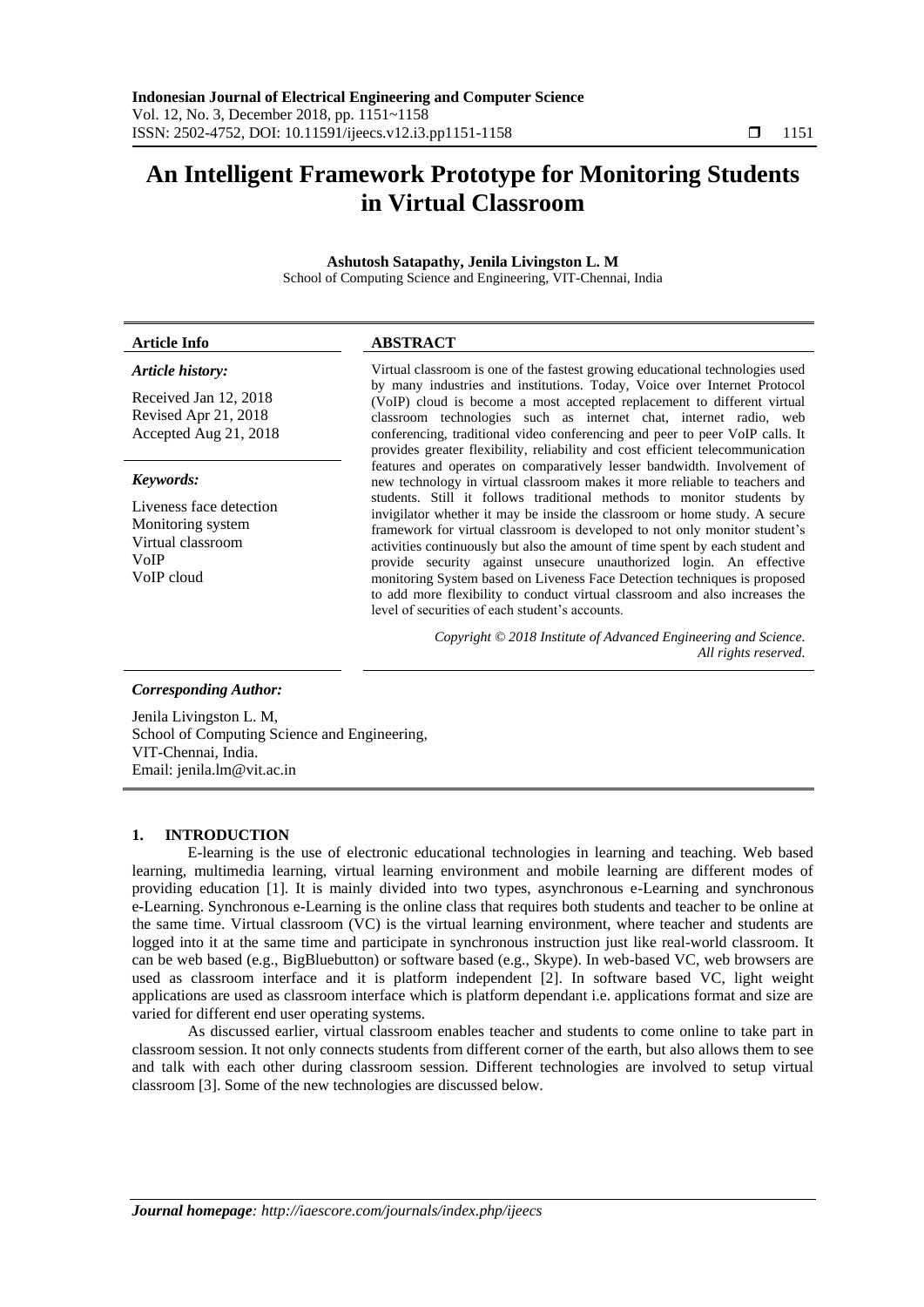## **1.1. Virtual Classroom Technologies**

## **1.1.1 Virtual World**

Virtual world education provides 3-D environment where teacher and students meet alive and interact with each other. It uses new generation communication technology VoIP and digital equipments for better communication and greater display. As systems are equipped with large memory, storage, high power computational units (e.g., graphics card, CPU), the bandwidth consumption is extremely high.

### **1.1.2 VoIP Cloud**

VoIP cloud communication is IP network based audio and/or video communications where communication applications, processors, memories and storages are hosted at a third party datacentre and these are accessed over the internet [4]. Particularly, VoIP cloud communication is the successor to typical point to point VoIP. Here, teachers and students login using thin terminals to access cloud services.

## **2. LITERATURE REVIEW**

Most of the employees are willing to pursue a second degree after earning a bachelor degree. Most of degree students are aspiring to boost their careers by taking courses in the form of distance education. The most important issue in distance education is student's attitudes and teacher's preparedness. It requires distance-learning courses are needed to be properly implemented and delivered. So that student can learn as much as in on-campus courses [5]. The USDLA stated that telecommunication technologies can be used to deliver teaching in distance learning environment, which transmit and receive various stuff through voice, video and data. To address the above issue, virtual classroom is widely adopted around the world in last two decades. One of the major issues related to virtual classroom is the roles and activities of participants. It includes a great deal of resources dedicated to teaching preparation and student's support [6].

Harris described, the challenges a teacher faces during virtual classroom related to monitoring student's activities. Students are often distracted by the availability of the technologies such as email, surf the internet etc. As internet open the door to the information outside the classroom, there is an increase the possibility of academic dishonesty. A tool named SynchronEye which was used by the teacher to observe student's activities by providing real time view of student's monitor as thumbnails or a full screen [7]. It allows teacher to broadcast selected screens to remote students to prompt collaborative learning.

Jakab et al. presented a unified communication technology that integrates several communications and supports services such as voice, email, web form, white board and file sharing [8]. Most used protocols and architectures for unified communication technology are directly from VoIP solutions. It provides contact on the basis of the communication canal with currently highest priority. If somebody wishes to communicate with such person, its accessibility could be checked through communication canal. Video conference is done through conference server by changing end point equipment to video VoIP phone. This framework is not resistive against unsecure unauthorized login using credentials of registered student.

Donda et al. proposed a distance education system has two components, a classroom system and remote student system [9]. Classroom system is extended in such a way that remote students are transparent to teachers and classroom students. The classroom system and the remote student system use a common framework for media communication. The communication framework uses a group communication system (GCS) that enables reliable and efficient communication between teachers and students logically. GCS provides services such as FIFO ordered message delivery, group membership etc. It is unable to provide attendance for registered students. Here, instructor is unable to monitor behavior of both local and remote students at the same time.

Dehnavi explained a new web based e-learning model with attendance control ability, which uses multimodal biometric characteristic (facial features) and behavioral biometric characteristics (keystrokes and mouse movements) to track student's activities [10]. A new algorithm, attendance control tracker was presented to demonstrate use of these biometrics properties. Experimental results show that, above attendance control system also worked well with student collaboration work.

Potnis and Jahagirdar proposed a HAAR cascade classifier was used for real time face detection system for virtual classroom to reduce time taken for classification and achieve desired outcome [11]. The results show the average CPU and memory uses were significantly low compare to other similarly existing system.

Since 2009, Hanoi Open University (HOU) has been providing live virtual classes for various learning programs. Trung et al. discussed different types of multimedia-enabled delivery approached, their issues and the technologies behind them [3]. Overall, VoIP cloud has found to be efficient in synchronous e-Learning such as virtual classroom, project collaboration and share inspiration compare to web conferencing, traditional video conferencing, internet radio and virtual world. It also consumes significantly less bandwidth and provides least overhead to end user.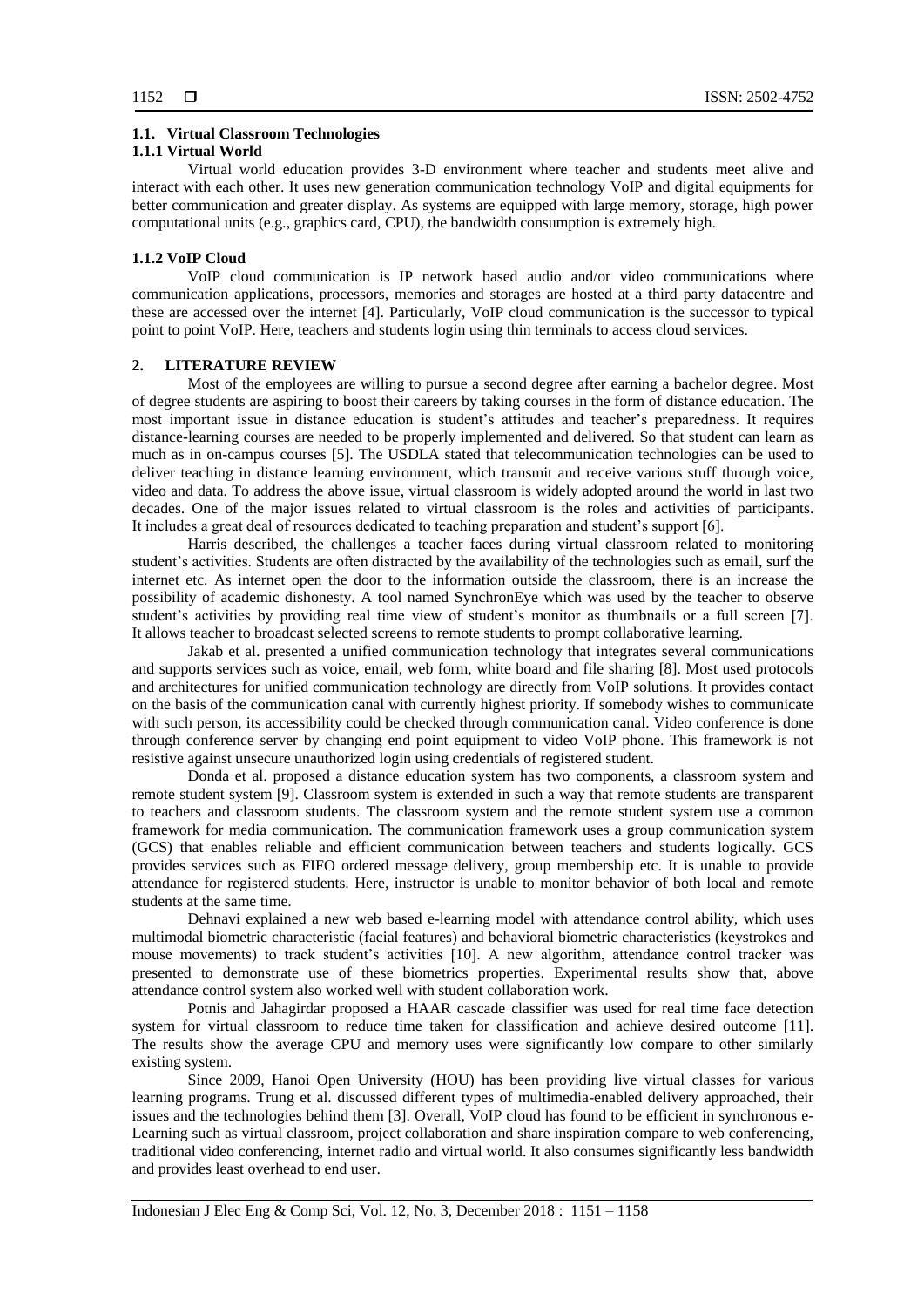Saha presented the different types of video conferencing and virtual classroom services developed over NICNET/ NKN by National Informatics Center (NIC) [12]. It explains two types of video conferencing systems named dedicated systems and cloud based desktop, are used widely in public and private sectors in India. It contains silent features of cloud based desktop video conferencing which makes it popular over dedicated system based video conferencing. At last, it explains two types of virtual classrooms named typical high end virtual classroom and web based virtual classroom are widely used in most of the public/private schools and universities. The web based virtual classroom is gaining popularity over typical high end virtual classroom because of less consumption of bandwidth and its cost effectiveness.

In virtual classroom, students and teacher are logged into learning environment to start online class. Still universities follow traditional method to monitor university students by invigilator during virtual classroom learning which waste of time and resources. Still, monitoring home students is really a big challenge. Bring machine instead of human being may solve this problem in future. Here, it is used to monitor liveness facial features (diffusion of light, facial movement) to make a decision continuously. The complete framework of monitoring system is discussed below.

# **3. VOIP CLASSROOM FRAMEWORK**

#### **3.1. VoIP**

VoIP communication supports audio and/or video communication over IPv4 and IPv6 networks [13]. It is completely divergent from the circuit-switched telecom network. In circuit switched telephone network, resources are assigned to individual call separately and the connection path is static for each call from beginning to end. T carriers, Public Switch Telephone Network (PSTN), local loops, Plain Old Telephone Service (POTS) and dial up are some of the traditional services under International Telecommunication Union (ITU) and they are used for voice telecommunication. VoIP supports various signaling protocols; it may be open standard or proprietary protocol. VoIP communication system is mainly divided into user end (call manager, mail, soft phone and dashboard etc.), machine end (CPU, GPU, memory, storage, network and operating system etc.) and middleware (VoIP protocols, DHCP server, DNS server, web server and database server etc.) [14]. Its communication layer consists of five layers as shown in Figure 1.



Figure 1. VoIP layers

## **3.2. VoIP Cloud**

VoIP cloud communication is the technology behind telephony services which provide access to resources of data center through a light weight terminal. The terminal may be web based or software based applications [15]. Users store their information which is distributed across multiple servers inside the cloud. Apart from the above, VoIP cloud has features such as reliability, elasticity, scalability, on demand services,

*An Intelligent Framework Prototype for Monitoring Students in Virtual Classroom (Ashutosh Satapathy)*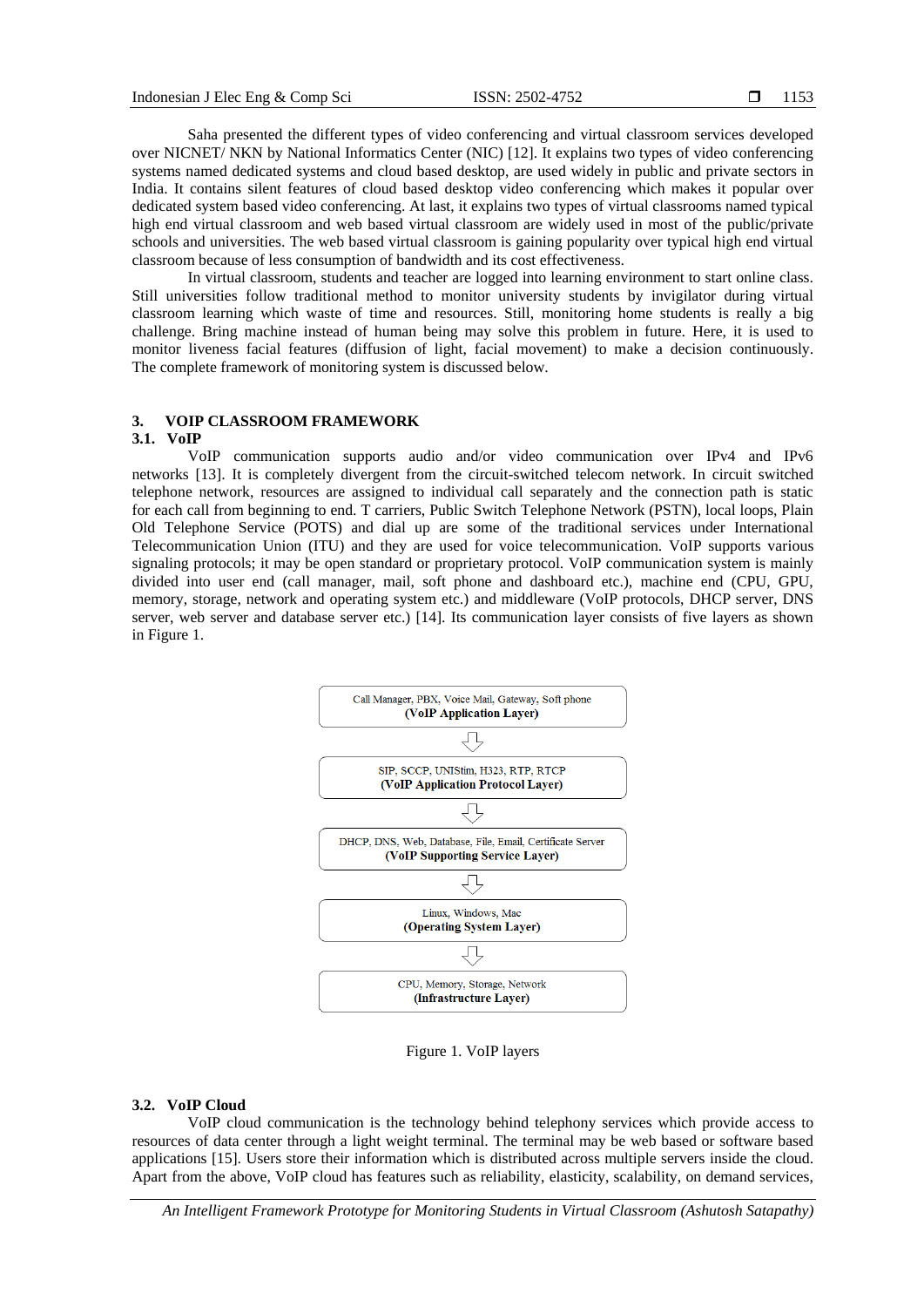pay as you go, resource pooling and resource optimization [16-17]. The twelve main components of VoIP cloud are shown in Figure 2. Some of the main components are discussed below.



Figure 2. VoIP cloud architecture

#### **3.2.1 Call Server**

During phone setup, all the endpoints are registered with call server. It populates interfaces with information about topology configuration and signaling protocol which provide feature support to endpoints. It also provides security and controls the connection during call services. All the real time data packets carried by transport protocol are passed through call server.

### **3.2.2 DHCP Server**

It provides IP addresses to cloud internal network elements and reserves IP addresses for different servers. It also provides IP address of default gateway, primary and secondary DNS servers. A DHCP server is valid within its network i.e. DHCP server of VoIP cloud internal network is different from DHCP server of student's or teacher's network.

# **3.2.3 TFTP Server**

TFTP file contains information such as IP address of call server, defined tune and dial pattern for a particular network. It not only helps to update switches, routers, firewalls and phones firmware but also provides setup files those contain configuration parameters for VoIP network e.g., codec, phone provisioning, VLAN and QoS information.

#### **3.2.4 Intrusion Prevention System**

Intrusion Prevention System (IPS) monitors system or network activities for any malicious or policy violation instances and takes decision based on predefined rules. It is of two types, host based IPS and network based IPS. Network based IPS monitors activities occurring inside a network where as host based IPS monitors activities occurring on a single host.

#### **3.3. VoIP Cloud Classroom**

VoIP cloud virtual classroom is one of the synchronous learning environments where teachers and students interact with each other at the same time. It allows both university students and home students to take part in classroom learning. Here, students learn directly from teacher and ask questions if there are any doubts. Each student sits in front of a PC attached with webcam that captures video and sends it to VoIP cloud. The Call servers sitting inside cloud forwards this to teacher's PC. This video is displayed in a frame inside the dashboard. Like this, multiple students are displayed in separate frames inside the teacher's dashboard. Student's dashboard displays teacher and his presentation in two different frames. Apart from displaying video, dashboard also provides features such as texting, Email, collaboration and document sharing [18]. VoIP virtual classroom structure as shown in Figure 3.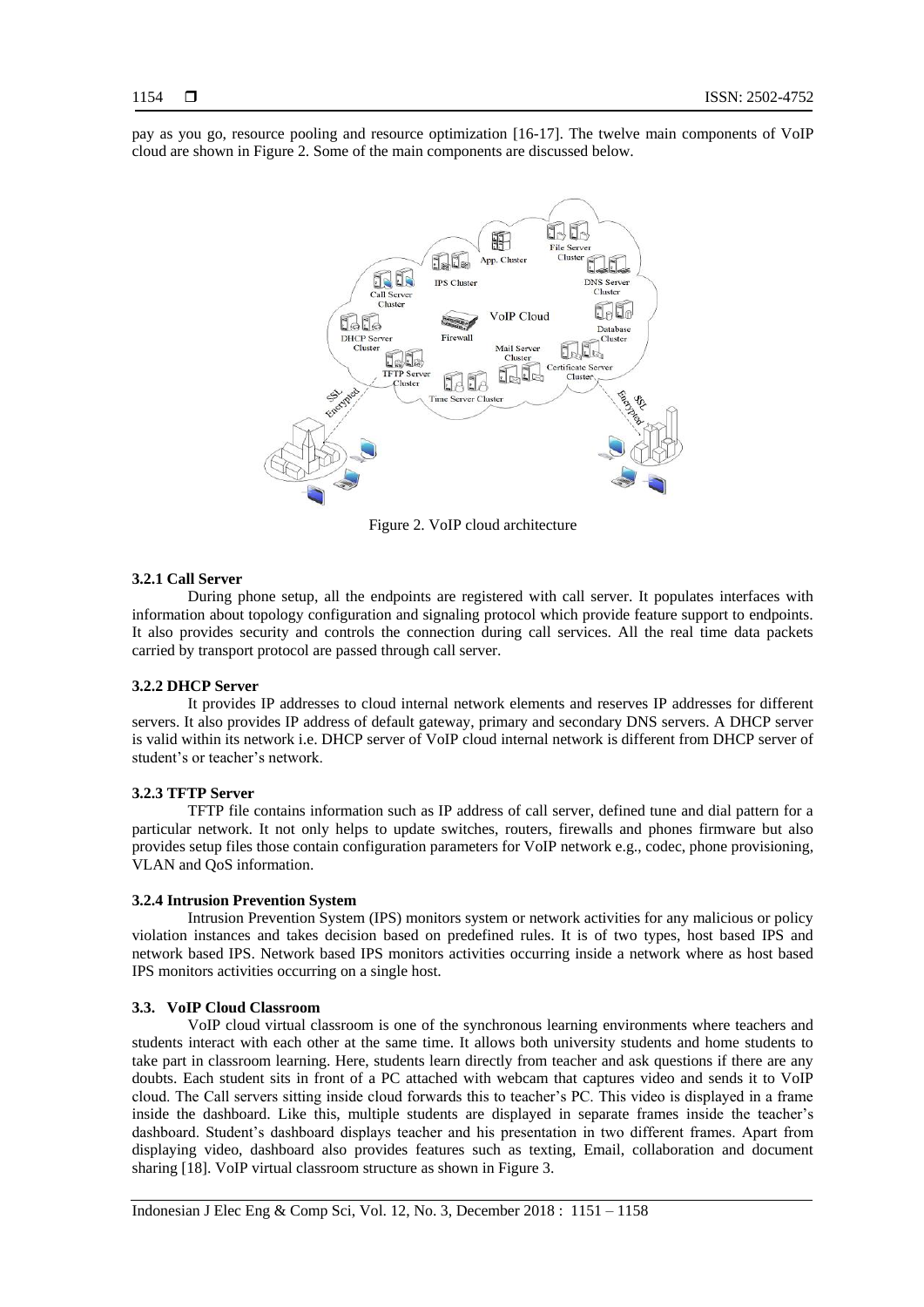



Figure 3. VoIP virtual classroom structure

# **4. PROPOSED MODEL**

The monitoring system is one kind of IPS, used to monitor application data (lives facial features). Effective IPS architecture using Liveness Face Detection (LFD) technique is proposed for virtual classroom in VoIP cloud environment. Here, teachers and students are login to VoIP cloud to start class as shown in Figure 4. Both audio and video are passed through VoIP cloud network.



Figure 4. Proposed VoIP cloud architecture for virtual classroom

IPS are also called as intrusion detection and prevention systems. The main tasks of intrusion detection and prevention system are to identify abnormal activities, log all necessary information about the activities and try to block/stop them. A host based detection/prevention system is only concerned with monitoring the system activities, those are happening on a single host and attempt to take necessary actions against it. A network based intrusion prevention system is only concerned with data flowing through the network.

*An Intelligent Framework Prototype for Monitoring Students in Virtual Classroom (Ashutosh Satapathy)*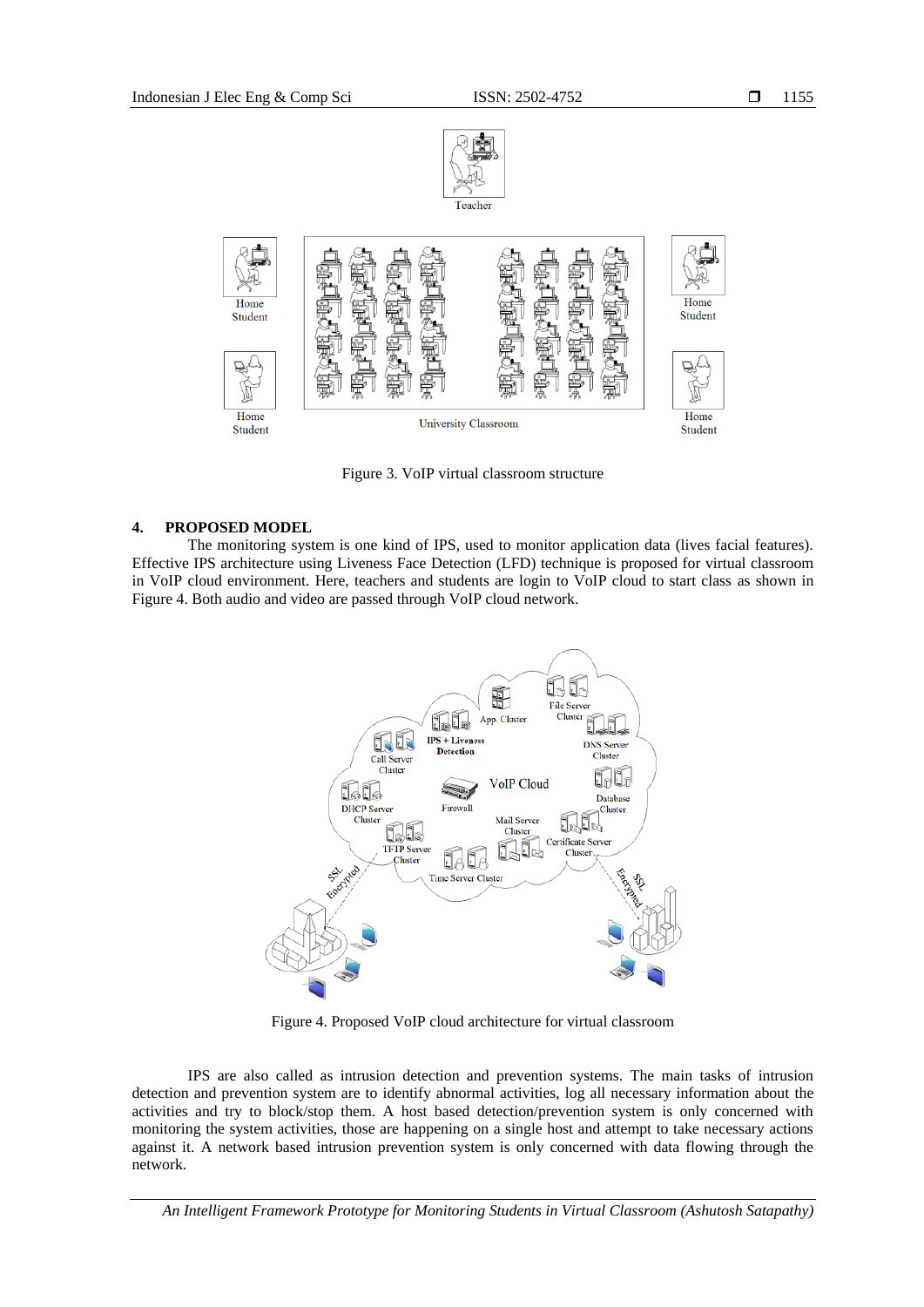

Figure 5. Proposed IPS network architecture

As VoIP communication handles real time data (audio and video), deployment of IPS plays an important role to make the service effective and efficient. Video data packets are flowing from the public network to the cloud private network will be duplicated for IPS. In pass-by configuration, a copy of the traffic is sent to the IPS while the original data travel to and from one network from and to another network as shown in Figure 5. Corresponding image frames are constructed from duplicate packets at IPS. It is a continuous process. If the IPS identifies any disturbances in video frames, it will log/record the activities and send warning message to students. Exceeding the threshold, it will close the connection of the corresponding students.

During virtual classroom, each student must be allotted to separate system embedded with webcam which captures video (sequence of frames) and forward them to cloud. The monitoring system sitting inside cloud duplicates the data and started monitoring using LFD technique. The aim of the LFD technique is to provide security to student accounts by allowing only active genuine person to successfully login. In addition to that, whether the registered students are attending the class, if yes, how much time is spent by each student? It also monitors the activities of the students in virtual classroom. The working principle of monitoring system is divided into two stages as shown in Figure 6.



Figure 6. Work model of monitoring system (left side) and its different modules (right side)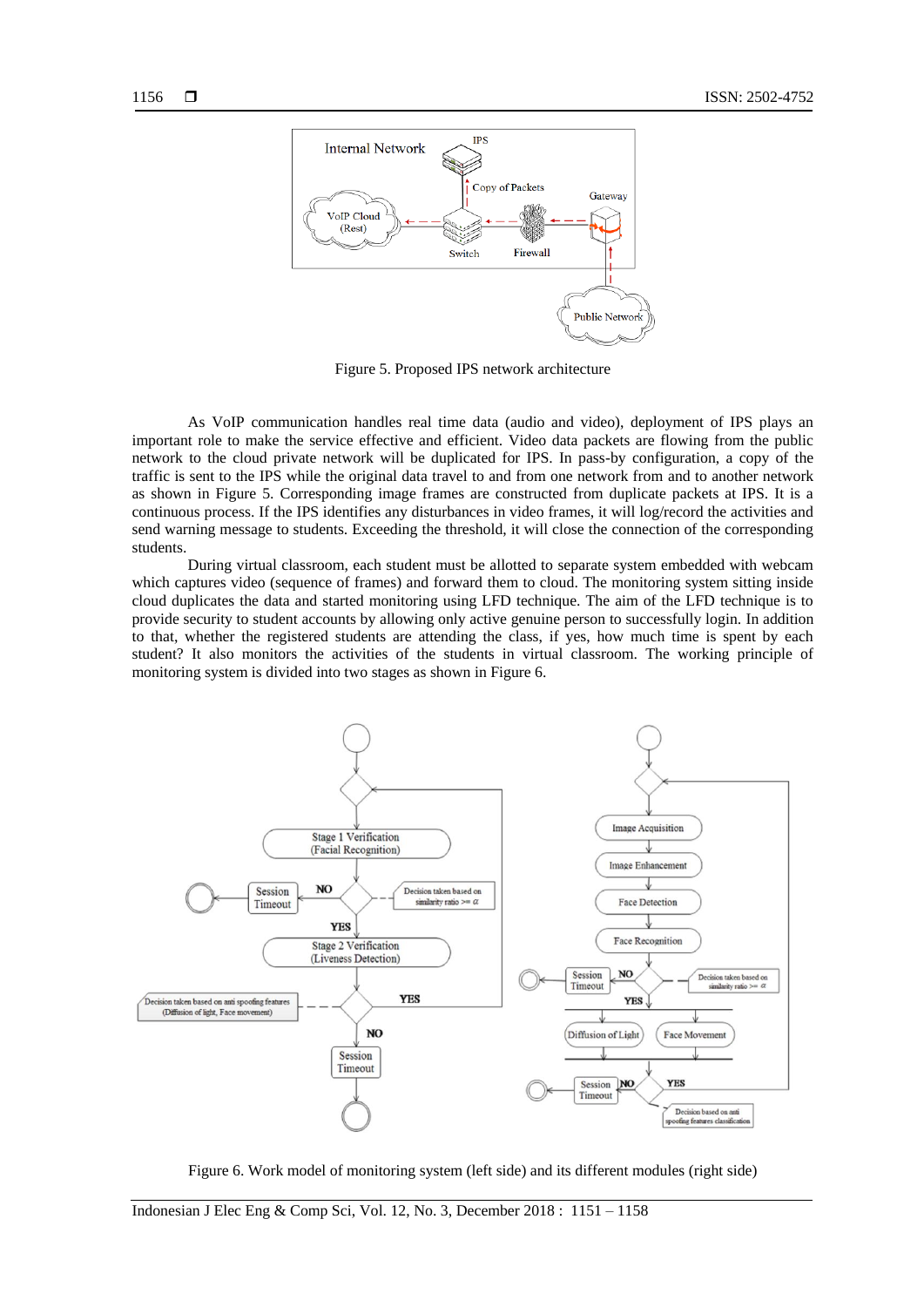#### **4.1. Two Stages of LFD**

# **4.1.1 Verification (Facial Recognition)**

Extracted features from face of the students are verified using classifier. The classifier was trained using array of features, extracted and stored in database separately at the time of registration. After passing the stage 1 verification, it moves to stage 2 verification. Otherwise connection will be blocked by firewall as per the instructions given by the monitoring system.

#### **4.1.2 Verification (Liveness Face Detection)**

Anti-spoofing features (diffusion of light throughout face and facial movement) are extracted from the captured face images of student and verified using classifiers. Liveness face detection technique is mainly classified into two processes which operate simultaneously as shown in Figure 6. One is liveness detection based on diffusion of light throughout face to find out student's face is fake or not i.e. only live students are allowed to attend the class. Other one is facial movement which is used to monitor the activities of students i.e. attentive or not or whether student is sleeping while class is going on. At last, both stage one and stage two verification strengthen the level of security of each student account. All the modules of work model are discussed below.

**Step.1. Image Acquisition:** From video captured by webcam, frames are extracted which are given as input to the next module of work model.

**Step.2. Image Enhancement:** Monitoring system running inside the VoIP cloud environment captures replicated packets generated by ingress switch and goes for reduction of noise and improves the interpretability or perception of information in images to provide better input for the next level. It will be achieved by smoothening and sharpening the visual data.

**Step.3. Face Detection:** Real time face detection on motion analysis. It normalizes distinct facial features extracted from frame and given to next step for recognition. Bounding boxes are used to identify faces in frames.

**Step.4. Face Recognition:** In face recognition process, student authenticity is checked. If No, the session will be timeout after a number of continuous successful recognition. If yes, it will go for the next level verification.

**Step.5. Features Extraction (anti spoofing features):** After face successfully recognized, it goes for extracting anti spoofing features such as diffusion of light throughout face and movement of face [19-20]. From diffusion of light, local patterns of diffusion speed are extracted which is significantly different for live and fake faces. From face movement, the deviation from normal movement of face is extracted. Both features are used in liveness detection module for final stage verification.

**Step.6. Liveness Face Detection:** Local patterns of diffusion speed are used to detect whether the captured face image is from genuine students or not. It will be helpful for giving attendance to registered students and how much time attended by each student. From face movement, the deviation from normal movement is calculated which is filtered students by their behavior (attentive or sleeping). These six steps are repeated for all the frames of student's video captured from respective environment.

Monitoring system using liveness face detection must be implemented in distributed environment. Hyper threading and GPU computing are introduced for parallel processing i.e. each module work is given to different thread to make these operations much faster.

## **5. CONCLUSION**

From last two decade, virtual classroom is one of the widely adopted technologies in educational and industry sectors. This research paper discuss, different methods / models were adopted by researcher to add more flexibility and reliability to learning environment. The rise of VoIP cloud makes it more popular, which uses IP network as its backbone. Still these follow traditional way of monitoring students by invigilator which is waste of time and resources. In this paper, an effective VoIP cloud framework for virtual classroom is proposed which uses LFD techniques to monitor student's activities. The key element, pass-by IPS has no effect on quality of service as its woks on duplicate data. At last, more research has to be done to improvise synchronous learning environment in all aspects.

## **REFERENCES**

- [1] Tahir ZM, Haron H, Singh JKG. "Evolution of Learning Environment: A Review of Ubiquitous Learning Paradigm Characteristics". *Indonesian Journal of Electrical Engineering and Computer Science (IJEECS)*. 2018; 11(1): 175- 181.
- [2] Veeramanickam MRM, Radhika N. "A Smart E-Learning System for Social Networking". *International Journal of Electrical and Computer Engineering (IJEECS)*. 2014; 4(3): 447-455.